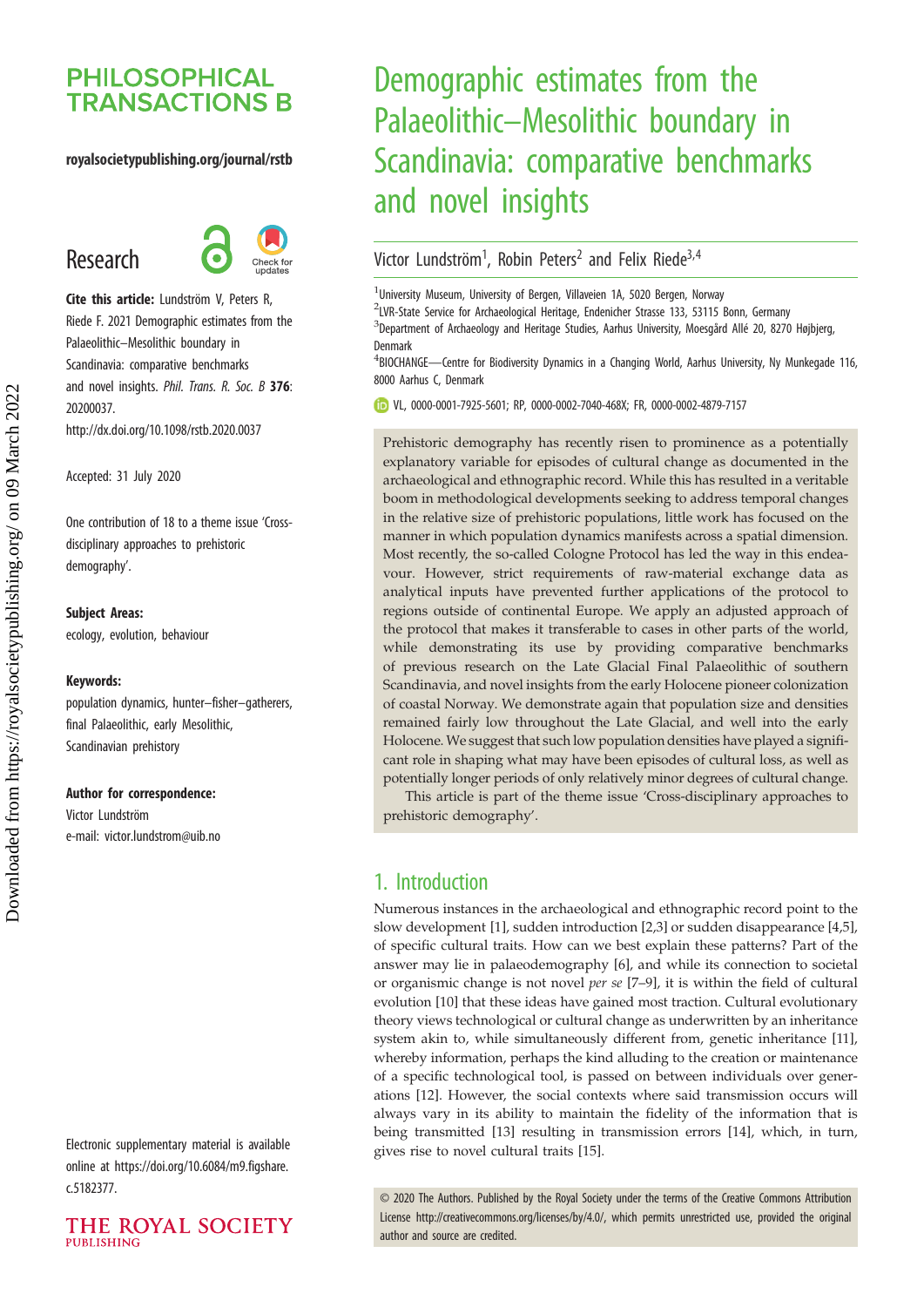Different inheritance pathways are not the only distinct features separating cultural from genetic transmission, however. Indeed, perhaps the most striking difference can be found in the elaboration by Strimling et al. [[16,](#page-6-0) p.13 870] who suggests that while 'genetic information is acquired only once, cultural information can be both abandoned and reacquired during an individual's lifetime'. This long-term process of acquiring and reacquiring culture, through various forms of social learning [[17](#page-6-0)[,18](#page-7-0)], has also led to the proposition that humans have a unique capacity to maintain cumulative culture [[19\]](#page-7-0) whereby a previous pool of knowledge in any given population may allow cultural traits to be adjusted, and perhaps even improved, incrementally rather than being invented or re-invented single-handedly. The reason demography has risen to prominence as a potentially explanatory variable for this phenomenon—apart from that it parallels the crucial link to biological change as reflected in gene frequencies [\[20](#page-7-0)]—is because while cumulative culture is more easily maintained in larger populations, owing to its potential for minimizing loss of knowledge in the event stochastic change [\[1\]](#page-6-0), the opposite is expected for smaller and less connected populations [\[4\]](#page-6-0).

The dynamic changes in a population's size and density are ultimately the summary outcome of decisions related to its life history that are cued, and in part determined, by climate and the environment [[3](#page-6-0),[21,22\]](#page-7-0). In fact, the mere variability and amplitude of different ecological contexts in general, and their tendency to increase subsistence failure in particular, has generated a counter-proposal against the role of demography and its causal role in episodes of cultural change. Namely that hunter–gatherers have proclivity for technological experimentation in order to avoid returning to camp empty-handed [\[23](#page-7-0)]. Numerous tests that claim support for this hypothesis have followed [\[24](#page-7-0)–[27\]](#page-7-0). However, incorporating ethnographic reference data has been suggested to invalidate these tests, partly because densities as recorded in the ethnographic record might be misleading [[28,](#page-7-0) p. 140] but also because they might not accurately represent what Henrich [\[4\]](#page-6-0) and Henrich et al. [\[29](#page-7-0)] refer to as the effective population size, or the knowledge-sharing portion of a population.

For instance, among the examples providing support for the role of demography and technological complexity, Powell et al. [\[2\]](#page-6-0) demonstrated how symbolic and technological features, considered hall-marks of modern human behaviour, occurred together with increased population densities and migration rates as early as 45 000 years ago. In this example, the effective population size was emulated using genetic estimates on population size and areal estimates in  $km<sup>2</sup>$  $km<sup>2</sup>$  $km<sup>2</sup>$  of Europe during the Pleistocene [2, p. 1301]. Similarly, Kline & Boyd [[30\]](#page-7-0) also reported a positive relationship in their study, where modern maritime communities in Oceania considered to be highly connected across space, had more tools than those considered less connected. However, framing the debate as two competing hypotheses runs the risk of establishing a dichotomy between demography and environment, whereas they might be linked by a form feedback [\[31](#page-7-0)]. For instance, while numerous and more sophisticated tool kits could lead to greater subsistence yields and concomitant population growth, the technological improvement in itself could potentially lead to environmental overexploitation [\[32](#page-7-0)], potentially creating or aggrevating long-term negative effects [\[33](#page-7-0)].

Demography has long been considered an important factor in discussions of technological change and social complexity in Scandinavian prehistory [\[34](#page-7-0)–[36\]](#page-7-0). However, it is only within the last decades that researchers have highlighted the end of the Late Glacial and early post-glacial [\[37](#page-7-0)–[41\]](#page-7-0) as a series of colonization attempts, where both cultural and climatic factors triggered severe and repeated episodes of demographic collapse [[42,43](#page-7-0)] with concomitant cultural and technological loss [\[5](#page-6-0)[,44](#page-7-0)]. For instance, following Morin [[45\]](#page-7-0), Riede [[37\]](#page-7-0) summarized diversity estimates of mammalian prey species in southern Scandinavia during the Late Glacial Final Palaeolithic, treating ethnographic estimates on population density as a dependent variable of the former. With a strong correlation in the dataset, estimates were very low indeed  $(0.2-0.3$  persons/100 km<sup>2</sup>) and aligned well with others obtained for the Late Glacial Final Palaeolithic [\[46](#page-7-0),[47\]](#page-7-0).

Ethnographic accounts on population densities are not without problems, however, as the specific historical circumstances during their recording might have produced erroneous estimates ([\[45,](#page-7-0) p. 53]; [[48\]](#page-7-0)). Moreover, taphonomic processes [\[49\]](#page-7-0) often prevent even the most basic inference on prehistoric subsistence practice, making it difficult to consistently model palaeodemographic estimates across different regions and time periods. Estimates from palaeogenetics are no different. While later colonization pulses into Scandinavia (9500–6000 cal BP) appear to demonstrate a fairly high effective population size [\[41\]](#page-7-0), the lack of any type of human remains associated with earlier colonization attempts makes it difficult to assess whether such estimates can be uncritically extrapolated back in time [\[50\]](#page-7-0).

Palaeodemographic estimates not only need to be explicit about the connectedness or density of a population—important if they are to be applied in studies of cultural change, but they also need to be comparable across space and time. Numerous ways of inferring the absolute size and densities of past populations have been put forward previously [[40,51\]](#page-7-0), but in recent years, the Cologne Protocol (hereafter CP) has seen a particularly wide application [[47,52](#page-7-0)–[54\]](#page-7-0). The CP derives the absolute size and densities of a given prehistoric time period by a mathematical up-scaling approach, using a combination of ethnographic reference data [[55\]](#page-7-0), geostatistical estimates on landscape areas of intense occupation (called 'core areas') as well as polygons representing spatially explicit reconstructions on raw-material sourcing (called 'extended areas', [\[53,56](#page-7-0)]). By dividing the  $km<sup>2</sup>$  extent of extended areas with that of core areas, the CP obtains an estimate for the number of Binford's GROUP2 social units [[55\]](#page-7-0) within each core area, and should, therefore, reference groups that practice an all-year-round exploitation of any given region ([\[56](#page-7-0)]; electronic supplementary material).

However, detailed reconstructions of raw-material sourcing is, if not impossible, very difficult to obtain in many other regions [\[47,48](#page-7-0),[57\]](#page-7-0), and transferring estimates to regions where such data are missing has been advised against [[53\]](#page-7-0). Furthermore, the archaeological record of Late Glacial Final Palaeolithic and early post-glacial Scandinavia points to highly ephemeral occupations [[44,50](#page-7-0)], making it unreasonable to reconstruct highly aggregated family units as in some parts of continental Europe. Thus, in this article, we apply a purely modelling-based adjustment of the CP [[58\]](#page-7-0) that provides considerably more leeway with regard to the above-mentioned short-comings of the original CP approach. We demonstrate its use by reporting comparative benchmarks and revised population estimates for the Late Glacial Final Palaeolithic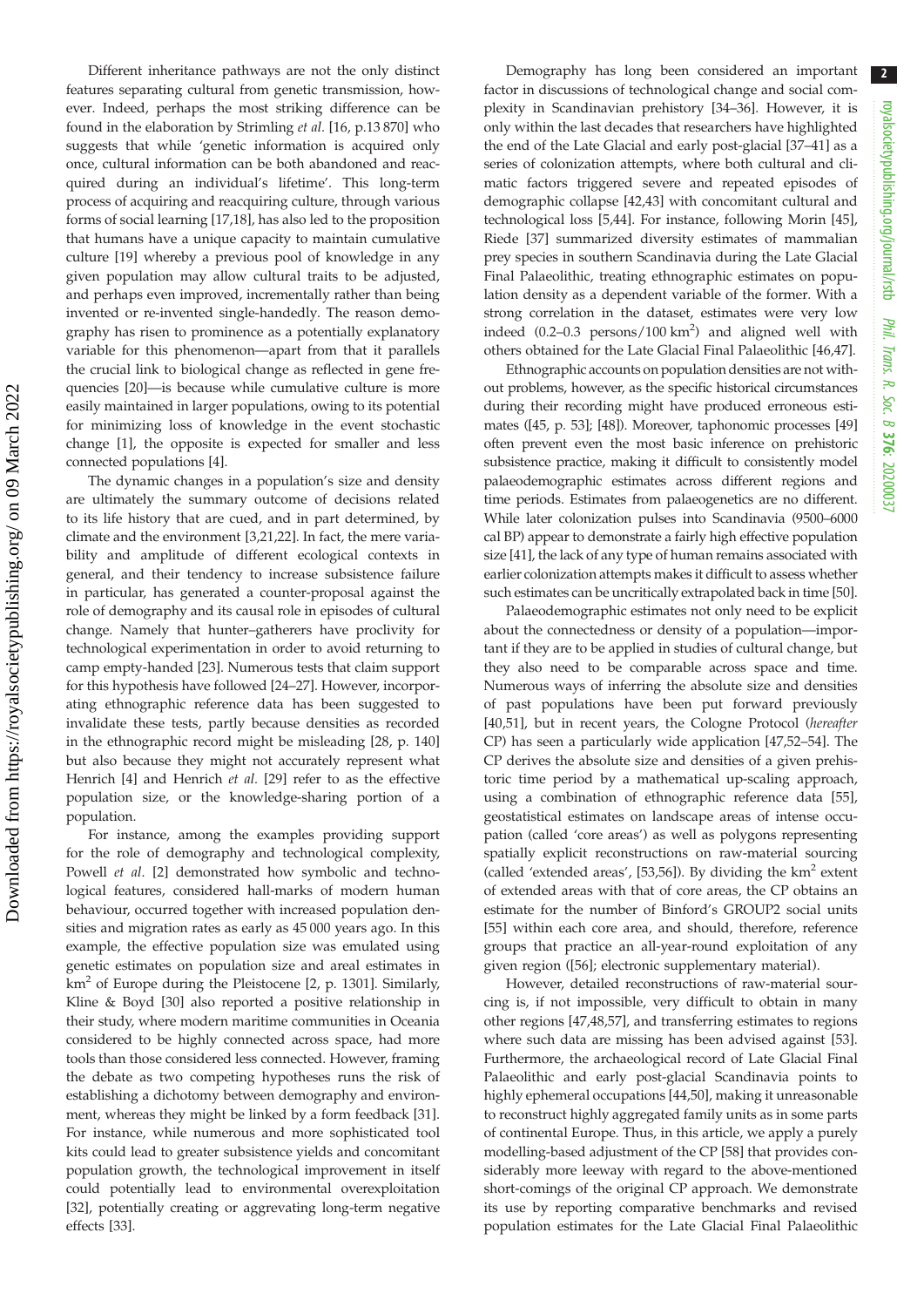(14 000–13 000 cal. BP) of southern Scandinavia, as well as novel demographic insights for the early Mesolithic (11 500– 10 000 cal. BP) of Holocene coastal Norway. Together, they form two very important case studies, seeing as both represent the northward migrations into environs previously uninhabited by humans at a time when dramatic and substantial climatic changes occured [\[59](#page-7-0)].

## 2. Material and methods

We use georeferenced site locations from previously published material [[47,60](#page-7-0)[,61\]](#page-8-0), where Late Glacial Final Palaeolithic sites ( $n =$ 197)—primarily on a typological basis—date to Greenland Interstadials 1d-b (ca 14 000–13 000 cal. BP), whereas early Holocene sites ( $n = 767$ ) are dated by a combination of either  ${}^{14}C$ , shoreline chronology and lithics typology to ca 11 500–10 000 cal. BP. We replicate the geostatistical component of interpolating and delineating 'core areas' using R-studio v. 3.1.4. [\[62\]](#page-8-0) using the script provided by Schmidt et al. [\[56\]](#page-7-0). Supporting data can be found in our electronic supplementary material [[63\]](#page-8-0). Core areas are delineated by plotting successive isolines on a continuous raster surface of interpolated settlement densities, using Euclidean distance measures of the socalled Largest Empty Circles [\[64\]](#page-8-0). Each isoline is converted into area-specific polygons, and the isoline deemed representative for core areas—also known as the 'optimally describing isoline' (ODI)—is identified by a maximum increase of space per equidistance of site densities. We also select a second peak in areal growth [\[58\]](#page-7-0), but, instead of referring to them as 'extended areas', we adopt the term 'home range' coined by Burt [[65,](#page-8-0) p. 351] as 'that area traversed by the individual in its normal activities of food gathering, mating and caring for young'.

To model the number of social units, we assume groups to take part in a fission-and-fusion cycle [[66,67](#page-8-0)]. Groups that map onto this kind of dynamic are best referenced by Binford's GROUP1 social units that disperse during parts of their settlement cycle [[55](#page-7-0)]. To derive the number of groups, we divide the median  $km<sup>2</sup>$  of home ranges with the  $km^2$  of the core areas (see table 1 for a summary). Population ranges are obtained by multiplying the number of groups with the maximum, 75th percentile, median, 25th percentile and the minimum estimates of group size from 16, primarily terrestrially oriented, ethnographic reference groups [[46,47\]](#page-7-0) that we hold constant across both case studies. While no osteological remains from early Holocene Norway can corroborate a fully marine economy, ample technological evidence suggest degrees of cultural inertia from the Late Glacial Final Palaeolithic to the early Holocene [\[68,69](#page-8-0)]. A marine economy is not evident until the late Preboreal [\[70\]](#page-8-0), but to control for possible taphonomic distortion during its earlier stage, we provide comparative estimates using nine marine oriented reference groups in our electronic supplementary material, figure S7. Both sets of reference groups are calculated using both GROUP2 and GROUP1 social units for comparison (electronic supplementary material, figure S8).

## 3. Results

Our palaeodemographic estimates, summarized in [table 2](#page-3-0), are based on an ODI for core areas and home ranges at a 13.5 and 20 km equidistance for the Late Glacial Final Palaeolithic of southern Scandinavia, and 8.5 and 12.5 km equidistance for early Holocene Norway. In southern Scandinavia, a median population size of 432 people is bracketed by 201 (minimum) and 662 (maximum). Core area population densities are low  $(0.02-0.05 \text{ people/km}^2)$ , but slightly higher across home ranges (0.09–0.28 people/km<sup>2</sup>). Lowest are metapopulation densities, hovering just above zero (0.002–0.006 people/km<sup>2</sup>). For early Holocene of Norway, a total median population size Table 1. Summary of demographic parameters obtained, and the formulas or mode for calculating them.

| protocol outputs                                | <b>abbreviations</b> | mode of calculation                                                 |
|-------------------------------------------------|----------------------|---------------------------------------------------------------------|
| core area in km <sup>2</sup>                    | Aca                  | ordinary kriging and first<br>peak ODI                              |
| median home range<br>in $km2$                   | Mhr                  | ordinary kriging and<br>second peak ODI                             |
| number of groups                                | Ng                   | Ahr/Aca                                                             |
| group size                                      | Gs                   | max, 75th percentile,<br>median, 25th percentile,<br>and min        |
| number of people                                | Np                   | max, 75th percentile,<br>median, 25th percentile,<br>and min $*$ Ng |
| density within core<br>areas                    | Dca                  | Np/Aca                                                              |
| density within home<br>ranges                   | Dhr                  | Np/Ahr                                                              |
| metapopulation<br>density                       | Dmp                  | Np/Atac                                                             |
| total area of<br>calculation in km <sup>2</sup> | Atac                 | polygons of modern<br>national borders                              |

of 1159 people are followed by 541 (minimum) and 1777 (maximum). Both population densities within core areas (0.03–0.10 people/km<sup>2</sup>) and home ranges (0.10-0.32 people/km<sup>2</sup>) are somewhat higher. However, much like in southern Scandinavia, these territories are floating in much wider landscapes of significantly lower metapopulation densities (0.004– 0.012 people/km<sup>2</sup>). A significant difference in the number of sites analysed in the two datasets, as well as the size of their demographic estimates is notable, and while it remains to be assessed if the former is a result of taphonomic distortion [[71,72\]](#page-8-0), the latter might very well be expected owing to improved climatic conditions of the Holocene [\[59](#page-7-0), p. 556].

There is also a possibility that we selected too small of an ODI for early Holocene core areas, thus allowing differences to have become too pronounced. However, besides representing the maximum increase of space as indicated by our geostatistical analysis, an 8.5 km ODI for core areasisin fairly good agreement with foraging radii documented among coastal communities on the Northwest coast of America [[73\]](#page-8-0). Moreover, most sites from early Holocene Norway point to a consistent pattern of being in close proximity to areas of high marine productivity and high degrees of mammalian diversity [\[74](#page-8-0)]. Thus, reduced foraging radii and larger populations, as a result of higher foraging returns per unit of time travelled may have been possible ([\[56\]](#page-7-0); electronic supplementary material).

## 4. Discussion

#### (a) The Late Glacial: growth, stasis or thinning out While some have suggested the Late Glacial to have been a period of population growth [[51\]](#page-7-0), others have suggested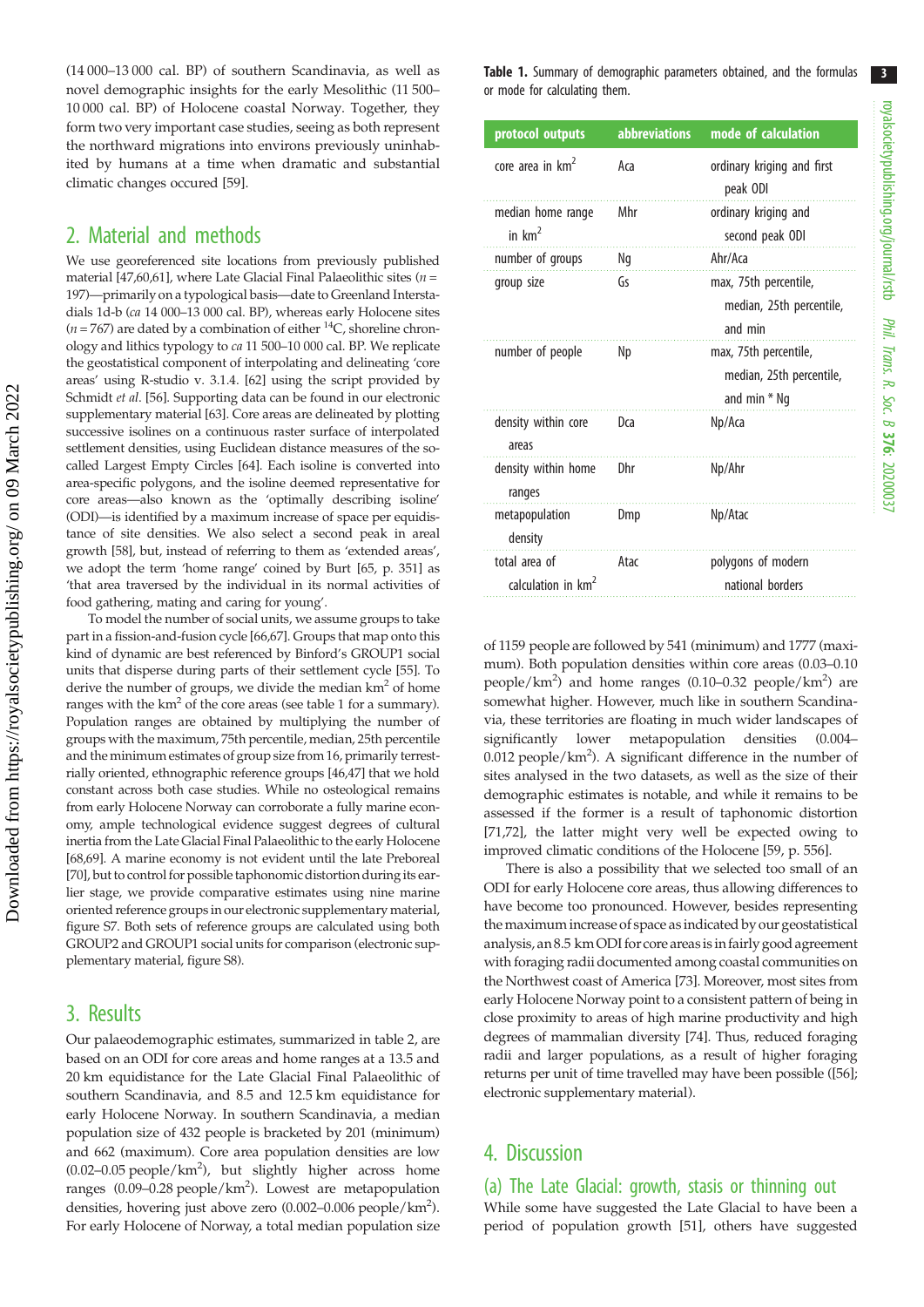<span id="page-3-0"></span>Table 2. Main results for southern Scandinavia and Norway (italics). (Mhr (median home range in km<sup>2</sup>), Tca (total km<sup>2</sup> of core areas per region), Ng (number of GROUP1 social units), R (range), Gs (size of GROUP1 social units), Np (total number of people), Dca (population density within core areas), Dhr (population density within home ranges), Atac (km<sup>2</sup> of total area of calculation), Dmp (metapopulation density). DK (Denmark), S Swe (southernmost Sweden), S Scand (southern Scandinavia), SE, N, C and SW Nor (southeastern, northern, central and southwestern Norway).)

|       | region        | <b>Mhr</b> | <b>Tca</b> | <b>Ng</b> | ${\bf R}$      | Gs               | <b>Np</b> | <b>Dca</b> | <b>Dhr</b> | Atac    | <b>Dmp</b> |
|-------|---------------|------------|------------|-----------|----------------|------------------|-----------|------------|------------|---------|------------|
|       |               |            |            |           | max            | 23               | 368       | 0.03       | 0.16       |         | 0.003      |
|       |               |            |            |           | Q3             | 18               | 286       | 0.02       | 0.12       |         | 0.002      |
|       | DK            | 2369       | 12 244     | 16        | median         | 15               | 240       | 0.02       | 0.10       | 54 496  | 0.002      |
|       |               |            |            |           | Q1             | 13               | 208       | 0.02       | 0.09       |         | 0.002      |
|       |               |            |            |           | min            | 7                | 112       | 0.01       | 0.05       |         | 0.001      |
|       |               |            |            |           | max            | 23               | 299       | 0.25       | 0.12       |         | 0.002      |
|       |               | 2369       | 1178       | 13        | Q3             | 18               | 232       | 0.19       | 0.10       |         | 0.002      |
|       | S Swe         |            |            |           | median         | 15               | 195       | 0.16       | 0.08       | 54 496  | 0.002      |
|       |               |            |            |           | Q1             | 13               | 169       | 0.14       | 0.07       |         | 0.001      |
|       |               |            |            |           | min            | $\overline{7}$   | 91        | 0.08       | 0.04       |         | 0.001      |
|       |               |            |            |           | max            | 23               | 667       | 0.05       | 0.28       |         | 0.006      |
|       |               |            |            |           | Q3             | 18               | 518       | 0.04       | 0.22       |         | 0.004      |
| total | S Scand       | 2369       | 13 422     | 29        | median         | 15               | 435       | 0.03       | 0.18       | 54 496  | 0.004      |
|       |               |            |            |           | Q <sub>1</sub> | 13               | 377       | 0.03       | 0.16       |         | 0.003      |
|       |               |            |            |           | min            | $\overline{7}$   | 203       | 0.02       | 0.09       |         | 0.002      |
|       | region        | <b>Ahr</b> | <b>Tca</b> | <b>Ng</b> | $\mathbf R$    | Gs               | <b>Np</b> | <b>Dca</b> | <b>Dhr</b> | Atac    | <b>Dmp</b> |
|       |               |            | 2261       | 7         | max            | 23               | 153       | 0.07       | 0.15       |         | 0.001      |
|       |               |            |            |           | Q3             | 19               | 126       | 0.06       | 0.13       |         | 0.001      |
|       | SE Nor        | 990        |            |           | median         | 15               | 100       | 0.04       | 0.10       | 146 624 | 0.001      |
|       |               |            |            |           | Q1             | 13               | 87        | 0.04       | 0.09       |         | 0.001      |
|       |               |            |            |           | Min            | $\overline{7}$   | 47        | 0.02       | 0.05       |         | 0.000      |
|       |               |            |            |           | max            | 23               | 459       | 0.08       | 1.87       |         | 0.003      |
|       |               |            |            |           | Q3             | 19               | 379       | 0.07       | 1.54       |         | 0.003      |
|       | N Nor         | 246        | 5721       | $20\,$    | median         | 15               | 299       | 0.05       | 1.22       | 146 624 | 0.002      |
|       |               |            |            |           | Q1             | 13               | 259       | 0.05       | 1.05       |         | 0.002      |
|       |               |            |            |           | min            | $\boldsymbol{7}$ | 140       | 0.02       | 0.57       |         | 0.001      |
|       | $C$ Nor       | 2128       | 5153       | 14        | max            | 23               | 331       | $0.06$     | 0.16       |         | 0.002      |
|       |               |            |            |           | Q3             | 19               | 274       | 0.05       | 0.13       |         | 0.002      |
|       |               |            |            |           | median         | 15               | 216       | 0.04       | 0.10       | 146 624 | 0.001      |
|       |               |            |            |           | 01             | 13               | 187       | 0.04       | 0.09       |         | 0.001      |
|       |               |            |            | min       | $\overline{7}$ | 101              | 0.02      | 0.05       |            | 0.001   |            |
|       |               |            |            |           | max            | 23               | 834       | 0.20       | 0.39       |         | 0.006      |
|       |               |            |            |           | Q3             | 19               | 689       | 0.16       | 0.32       |         | 0.005      |
|       | SW Nor        | 2128       | 4261       | 36        | median         | 15               | 544       | 0.13       | 0.26       | 146 624 | 0.004      |
|       |               |            |            |           | Q1             | 13               | 471       | 0.11       | 0.22       |         | 0.003      |
|       |               |            |            |           | min            | $\boldsymbol{7}$ | 254       | $0.06$     | 0.12       |         | 0.002      |
|       | <b>Region</b> | <b>Ahr</b> | <b>Tca</b> | <b>Ng</b> | ${\sf R}$      | Gs               | <b>Np</b> | <b>Dca</b> | Dhr        | Atac    | <b>Dmp</b> |
|       |               |            |            |           | max            | 23               | 1777      | 0.10       | 0.32       |         | 0.012      |
| total |               |            |            |           | Q3             | 19               | 1468      | 0.08       | 0.27       |         | 0.010      |
|       | Norway        | 5492       | 17 39 6    | $77$      | median         | 15               | 1159      | 0.07       | 0.21       | 146 624 | 0.008      |
|       |               |            |            |           | Q1             | 13               | 1004      | 0.06       | 0.18       |         | 0.007      |
|       |               |            |            |           | min            | $\boldsymbol{7}$ | 541       | 0.03       | 0.10       |         | 0.004      |

4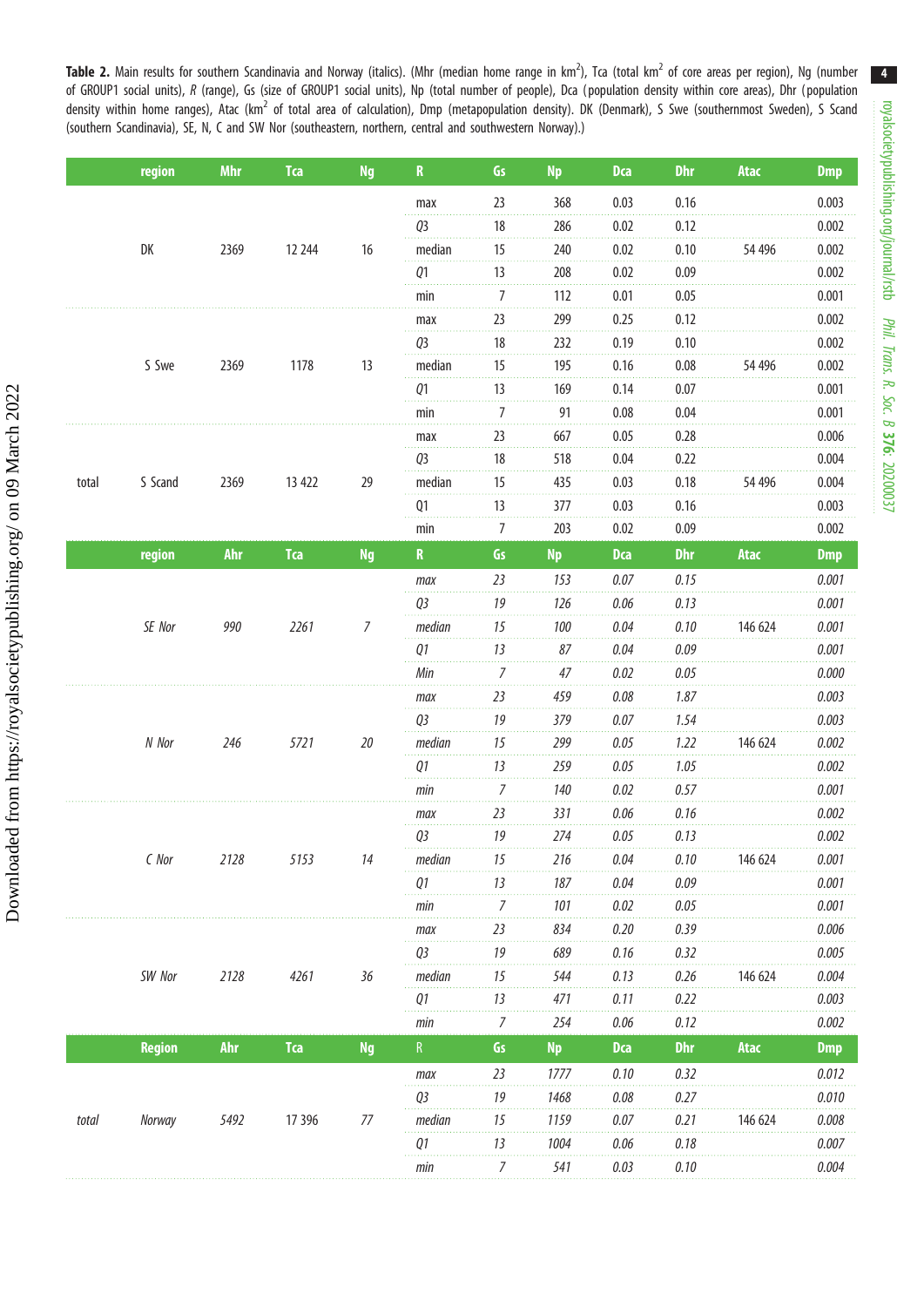it to have been a period of relative population stability [\[75](#page-8-0)]. Continental-scale stability does not, however, preclude regional fluctuation. Kretschmer [[46\]](#page-7-0), for instance, calculated population levels and densities for the Late Pleistocene Hamburgian culture of Northern Europe that would have been at or below demographic viability, perhaps owing to a mobility-demanding subsistence strategy of reindeer hunting on an all-year-round basis [[76,](#page-8-0) p. 133]. While these initial colonization attempts ultimately appear to have been demographically futile [\[42](#page-7-0)], our estimates demonstrate that the later migration pulse reflects a slight population growth. However, despite climatic improvements [\[44](#page-7-0), p. 84] and the availability of markedly more diverse prey species in southern Scandinavia [[37,](#page-7-0) p. 314], population estimates are still comparatively low, lending further support to previous modelling efforts [[37\]](#page-7-0), as well as reconstructions based on domestic group size derived from onsite data [[77,](#page-8-0) p. 323]

Owing to the spatial explicitness of the CP, we can also address demographic estimates on a more local scale. For instance, although southernmost Sweden (Scania) potentially constituted a range contraction for Late Glacial populations (89–293 people), seeing as mainland Denmark holds the largest regional population size (112–369 people), the core area around lake Finja in northern Scania ([figure 1](#page-5-0), upper panel) constituted the largest median core area population size (154 people), even if only two out of four site locations in this area represent excavated sites. However, topographical conditions at the lake may have allowed for potential mass drives where flocks of reindeer could have been hunted in large numbers [\[92](#page-8-0)]. This would meet the expectation that, once resources become more predictable, they may potentially reduce the areal requirement of a group's territory, supporting in turn a larger population ([[56\]](#page-7-0); electronic supplementary material).

Sparse numbers of excavated sites remain a common problem for the Late Glacial Final Palaeolithic. A majority of excavated sites are concentrated in southeastern Denmark, where both core areas and home ranges are largest and with the smallest populations ([figure 1](#page-5-0)). Based on analyses of soil composition, Mortensen et al. [\[93](#page-8-0), p. 203] conclude that a landscape of mostly birch woods would have allowed for diverse resource exploitation in the region. Interestingly, our geostatistical estimates appear to contradict this view. With such low population densities across core areas (0.02–0.05) and home ranges (0.09–0.28), the only option available to maintain any degree of viable bio-social reproduction would have been to increasingly rely on residential mobility strategies [\[94](#page-8-0)]. Accordingly, we would instead expect repeated and perhaps long-distance relocations of residential camps to have been a common strategy contributing, in turn, to the low population figures estimated for this region.

It is of course difficult to say at what exact population levels such mobility strategies would have been implemented. For instance, in a model of forager viability by White [[95,](#page-8-0) p. 17] 'as few as 75 persons would have a good chance of long term survival', although Boone [[96\]](#page-8-0) also points at inherent instabilities of forager populations even in the absence of environmental forcing factors. Population crashes and local extinctions of forager populations are known both from ethnographic and ethno-historic records (see [\[97](#page-8-0)–[100](#page-8-0)]), and once an already small population starts to decline in size, it could fall victim to a so-called extinction vortex where 'processes such as environmental stochasticity, inbreeding, and behavioural failures' [\[101](#page-8-0), p. 51] lead to population extinctions. Apart from the biosocial collapse that this would entail, repeated and severe collapses are also suggested to result in significant negative consequences for a population's ability to maintain any degree of cumulative culture [[102](#page-8-0)]. Therefore, we consider such low levels in both population size and density as important components that helped structure an archaeological record that currently testifies to a highly limited duration of the respective technocomplexes associated with this region and time period (ca 14 000 to 13 000 cal. BP), as indicated by the relatively sparse radiocarbon record and only minor changes in the material culture [\[42](#page-7-0)[,103\]](#page-8-0).

#### (b) Early Holocene Norway

Unambiguous traces of human occupation along coastal Norway do not appear until after the onset of the early Holocene [\[104,105\]](#page-9-0) and especially after the receding fennoscandian ice-sheets facilitated safe passage across the Oslo fjord [[106\]](#page-9-0) from the Swedish west coast, where numerous and slightly older coastal locations are known [[107](#page-9-0)–[109\]](#page-9-0). Relative estimates from summed probability distributions of  ${}^{14}C$ -dates from northern Norway [[110](#page-9-0)], as well as multiproxy reconstructions for southeastern Norway [\[111](#page-9-0)], provide the only comparative baseline for our estimates. However, as relative estimates cannot be translated into absolute number of people, our interpretations and comparisons will only be in the most tentative form. Somewhat counterintuitively, the region around the Oslo fjord ([figure 1,](#page-5-0) bottom panel)—the region closest to the presumed source population in Sweden—would have been home to the smallest population for our entire study area (47–153 people), followed by the second largest population (140–459 people) in northern Norway. At its maximum population size, populations in southeastern Norway end up just above a so-called viability threshold [\[112\]](#page-9-0), whereas conditions would have been more stable in the northern parts.

Lack of <sup>14</sup>C-dates from southeastern Norway could potentially lend support to our estimates; however, Solheim & Persson [\[111\]](#page-9-0) caution that a complete absence of  $^{14}$ C-dates might result from either taphonomic distortion, cultural practices that left little or no carbonized remains, or survey intensity, seeing as 10% of their sample represent sites dated to the early Mesolithic by other means. We have not compared our sample to that of Solheim & Persson [\[111\]](#page-9-0), and thus, it is not clear if our demographic estimates from this region are simply skewed towards low population figures as a result of sample size. However, Jørgensen [[110\]](#page-9-0), with reference to pit dwellings excavated in northern Norway [[113\]](#page-9-0), suggest that early Mesolithic activity might be under-represented. Nonetheless, the demographic activity, although comparatively low to later time periods, appears to have endured only minor fluctuations in northern Norway. Perhaps such stability, combined with the beneficial effects that mixing ocean currents would have on local climatic conditions [\[110](#page-9-0)], helped increase the minimum–maximum range in population size as suggested in our estimates.

Potential episodes of stability might have been a common feature in this period. For instance, in central Norway, and apart from representing the third largest population (101–331 people), accumulation of sites appear stable over time [[114\]](#page-9-0). More importantly, and in contrast with our earlier Late Glacial case study where extreme events might have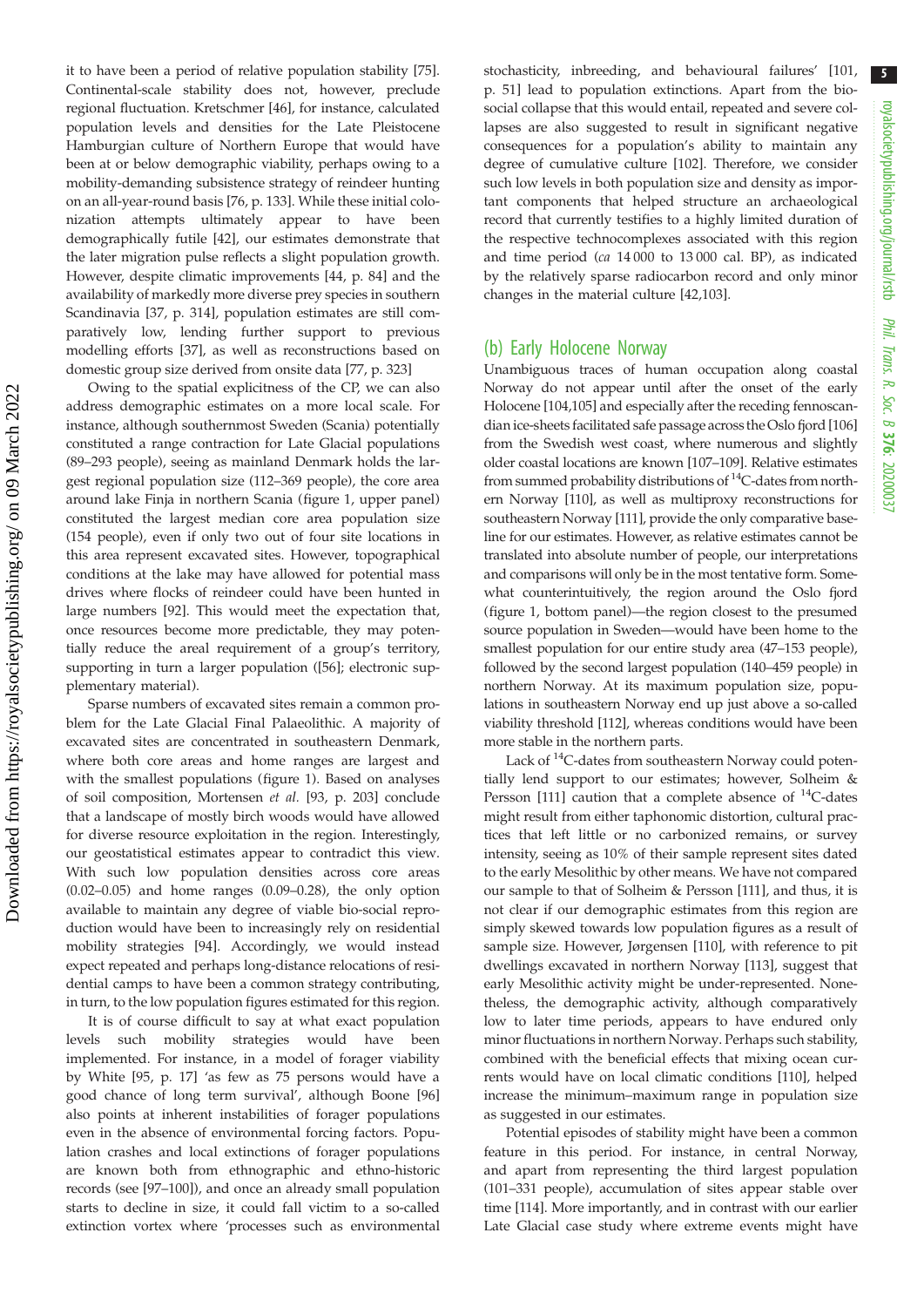<span id="page-5-0"></span>

Figure 1. Distribution maps of site locations, core areas and home ranges, from southern Scandinavia during the Late Glacial Final Palaeolithic (top panel) and southeastern (a), central (b), southwestern (c) and northern Norway (d) during the early Holocene (bottom panel). Palaeogeographic maps were compiled by ZBSA after [\[78](#page-8-0)–[91](#page-8-0)]. See the electronic supplementary material for a full literature list. Projection: UTM32N; EPSG: 25832.

had negative downstream effects on the cultural repertoire [\[5\]](#page-6-0), there appears to have been no notable and negative effect on the technological composition for populations living in central Norway as a result of the Preboreal climatic event (9300–9200 BC), which seems to have lowered air and sea temperatures, re-expanded glaciers, thinned out of vegetational communities as well as prolonged seasonal ice-cover of nearby water bodies [[74\]](#page-8-0).

Although the following elaboration would require further testing, perhaps a flexible settlement strategy [[60\]](#page-7-0) could have helped to stimulate higher degrees of intergroup contact across home ranges, which for all coastal regions are among the densest in our model  $(0.10-0.32 \text{ people/km}^2)$  as opposed to potentially lower rates of intragroup contact within core areas  $(0.03-0.10$  people/ $km^2$ ).

A predominantly coastal-oriented colonization of Norway finds support in our estimates so far, even if southwestern Norway provides a slight contrast. Most core areas are located at the outer archipelago (figure 1, bottom panel), occasionally along narrow straits where tidal currents generate conditions for high marine productivity [[115\]](#page-9-0). However, two core areas are situated in the alpine areas to the southeast (figure 1, bottom panel). Located at less than or equal to 760 m above sea level, Bang-Andersen [[116,](#page-9-0) p.112] interprets most sites in this region as seasonal camps, perhaps for specialized reindeer hunting. Nonetheless, southwestern Norway provide neither previous, nor chronologically overlapping, estimates for the early Mesolithic, thus we can assign little credibility to figures suggesting it to have held the largest population across the entire Norwegian coast (254–834 people). Future work is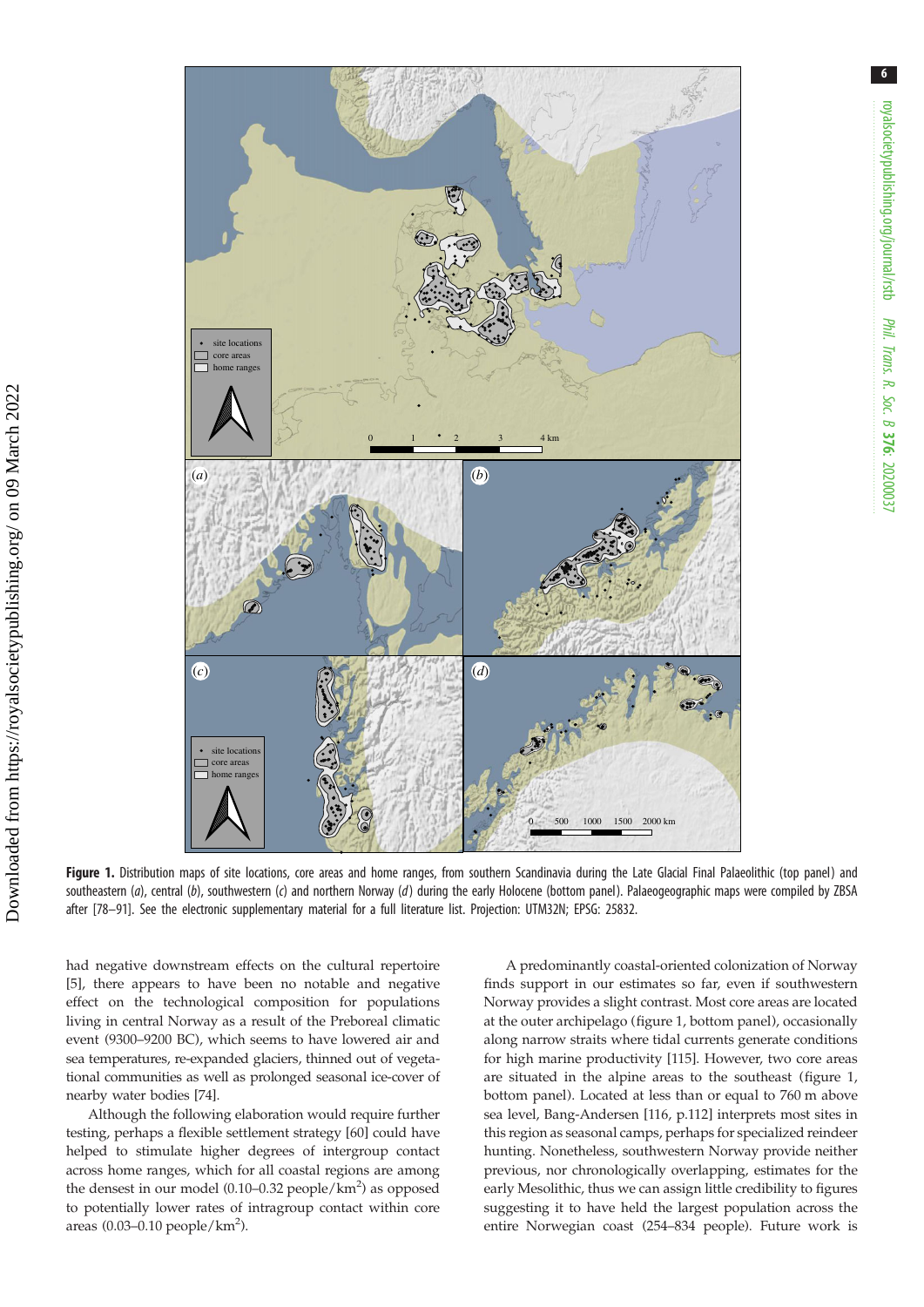7

<span id="page-6-0"></span>obviously needed and should preferably juxtapose our estimates with independent and additional proxies that relate to population size [[117\]](#page-9-0).

By combining ethnographic reference data and artefact distributions, Olsen & Alsaker [[118\]](#page-9-0) estimated a maximum population size of 558, and a minimum of 114 people, with a minimum population density of 55 people/km<sup>2</sup> and a maximum of  $270$  people/km<sup>2</sup> for the middle Mesolithic to Neolithic interval. Judging by our estimates, which are higher, this could suggest the presence of a potential inclination point towards population stasis at the end of the early Mesolithic.

The Storegga tsunami [\[119](#page-9-0)] could naturally have acted as a potential density-independent regulator [[120,](#page-9-0) p. 3] for later time periods; however, our comparative estimates using more marine-oriented reference groups (electronic supplementary material, figure S7) also indicate that, aside from very high levels in northern Norway, a fully marine-based economy would have had a limited effect on the population size at the end of the Preboreal [\[70](#page-8-0)].

### 5. Conclusion

The causal role of demography in the cultural evolutionary process is debated intensely [[121](#page-9-0)]. Various archaeological proxies can shed light on past demography, but such estimates must address both density and connectedness in order to be compatible with the foundational model of Henrich [4]. The CP has seen particularly wide application recently in providing such estimates, but requires, in its original formulation, raw material sourcing information across the entire study area in question. Such data are sparse, however, in many parts of the world, setting a barrier for further applications of the protocol. We have picked up on previous improvements to the protocol [\[58](#page-7-0)], yet our methodological contribution is modest at best. Using two important case studies of Scandinavian prehistory, we demonstrate the utility of the modified protocol outlined here by providing comparative benchmarks from the Late Glacial Final Palaeolithic, while breaking new ground with novel estimates from the early Holocene of coastal Norway. We demonstrate again that population size and densities remained fairly low throughout the Late Glacial, and well into the early Holocene. We suggest that such low population densities have played a significant role in shaping what may have been episodes of cultural loss, as well as potentially longer periods of only relatively minor degrees of cultural change. Future work should cross-check our estimates with other potential proxies that might relate to absolute estimates of both population size and density.

Data accessibility. Original data and results for the study can be found at [https://github.com/VicluUiB/Demographic-estimates-from-the-](https://github.com/VicluUiB/Demographic-estimates-from-the-Palaeolithic-Mesolithic-boundary_PhilTransB2020)[Palaeolithic-Mesolithic-boundary\\_PhilTransB2020.](https://github.com/VicluUiB/Demographic-estimates-from-the-Palaeolithic-Mesolithic-boundary_PhilTransB2020) The R-markdown for performing the geostatistical component of the protocol is accessed at<https://github.com/C-C-A-A/CologneProtocol-R>. More information is available in the electronic supplementary material.

Authors' contributions. V.L.: study design, data collection, analysis, table and figure production and manuscript writing and editing. R.P.: method development, manuscript editing, figure production. F.R.: manuscript and figure editing.

Competing interests. We declare we have no competing interests.

Funding. F.R. gratefully acknowledges funding from the Independent Research Fund Denmark (grant no. 6107-00059B) and from the European Research Council (ERC) under the European Union's Horizon 2020 research and innovation programme (grant agreement no. 817564). This work also acknowledges a generous visiting researcher grant funded by the Aarhus University Research Foundation.

Acknowledgements. We offer our sincerest gratitude to the editorial members of the Royal Society for inviting us to be part of this special issue, as well as for their patience that, together with critical comments of two anonymous reviewers, helped greatly improve this manuscript. This work also benefitted from V.L. having generously been invited to take part in two workshops at the university of Cologne in Germany in 2019, where many insights were gained from in-depth discussions with Isabell Schmidt, Birgit Gehlen, Andreas Maier, Karl Peter Wendt, Oliver Vogels, Georg Roth and Manuel Broich. We also acknowledge helpful guidance from Heidi Mjelva Breivik on the archaeological record of Norway, and comments on an earlier draft from Prof. Knut Andreas Bergsvik.

### **References**

- 1. Shennan S. 2001 Demography and cultural innovation: a model and its implications for the emergence of modern human culture. Camb. Archaeol. J. 11, 5–16. [\(doi:10.1017/S095977 4301000014\)](http://dx.doi.org/10.1017/S0959774301000014)
- 2. Powell A, Shennan S, Thomas M. 2009 Late Pleistocene demography and the appearance of modern human behavior. Science 324, 1298–1301. [\(doi:10.1126/science.1170165\)](http://dx.doi.org/10.1126/science.1170165)
- 3. Kavanagh P, Vilela B, Haynie H, Tuff T, Lima-Ribeiro M, Gray R, Botero C, Gavin M. 2018 Hindcasting global population densities reveals forces enabling the origin of agriculture. Nat. Hum. Behav. 2, 478–484. ([doi:10.1038/s41562-](http://dx.doi.org/10.1038/s41562-018-0358-8) [018-0358-8\)](http://dx.doi.org/10.1038/s41562-018-0358-8)
- 4. Henrich J. 2004 Demography and cultural evolution: how adaptive cultural processes can produce maladaptive losses—the Tasmanian case. Am. Antiq. 69, 197–214. ([doi:10.2307/4128416\)](http://dx.doi.org/10.2307/4128416)
- 5. Riede F. 2009 The loss and re-introduction of bowand-arrow technology: a case study from the

Northern European Late Paleolithic. Lithic Technol. 34, 27–45. [\(doi:10.1080/01977261.2009.11721072](http://dx.doi.org/10.1080/01977261.2009.11721072))

- 6. Chamberlain A. 2009 Archaeological demography. Hum. Biol. 81, 275–286. [\(doi:10.3378/027.081.0309\)](http://dx.doi.org/10.3378/027.081.0309)
- 7. Malthus TR. 2003 An essay on the principle of population: text, sources and backaround, criticism, 2nd edn. New York, NY: W. W. Norton.
- 8. Boserup E. 1965 The conditions of agricultural growth: the economics of agrarian change under population pressure. New York, NY: Aldine.
- 9. Darwin C. 1968 [1902] The autobiography of Charles Darwin (ed. F Darwin). New York, NY: Dover.
- 10. Cavalli-Sforza L, Feldman M. 1981 Cultural transmission and evolution. Princeton, NJ: Princeton University Press.
- 11. Shennan S. 2011 Descent with modification and the archaeological record. Phil. Trans. R. Soc. B 366, 1070–1079. [\(doi:10.1098/rstb.2010.0380\)](http://dx.doi.org/10.1098/rstb.2010.0380)
- 12. Tehrani J, Riede F. 2008 Towards an archaeology of pedagogy: learning, teaching and the

generation of material culture traditions. World Archaeol. 40, 316–331. ([doi:10.1080/](http://dx.doi.org/10.1080/00438240802261267) [00438240802261267](http://dx.doi.org/10.1080/00438240802261267))

- 13. Apel J, Darmark K. 2009 Evolution and material culture. Curr. Swedish Archaeol. 17, 11-28.
- 14. Eerkens J, Lipo C. 2005 Cultural transmission, copying errors, and the generation of variation in material culture and the archaeological record. J. Anthropol. Archaeol. 24, 316–334. ([doi:10.1016/j.](http://dx.doi.org/10.1016/j.jaa.2005.08.001) [jaa.2005.08.001](http://dx.doi.org/10.1016/j.jaa.2005.08.001))
- 15. Lyman R, O'Brien M. 1998 The goals of evolutionary archaeology: history and explanation. Curr. Anthropol. 39, 615–652. ([doi:10.1086/204786](http://dx.doi.org/10.1086/204786))
- 16. Strimling P, Enquist M, Eriksson K. 2009 Repeated learning makes cultural evolution unique. Proc. Natl Acad. Sci. USA 106, 13 870–13 874. ([doi:10.1073/](http://dx.doi.org/10.1073/pnas.0903180106) [pnas.0903180106\)](http://dx.doi.org/10.1073/pnas.0903180106)
- 17. Boyd R, Richerson PJ. 1985 Culture and the evolutionary process. Chicago, IL: University of Chicago Press.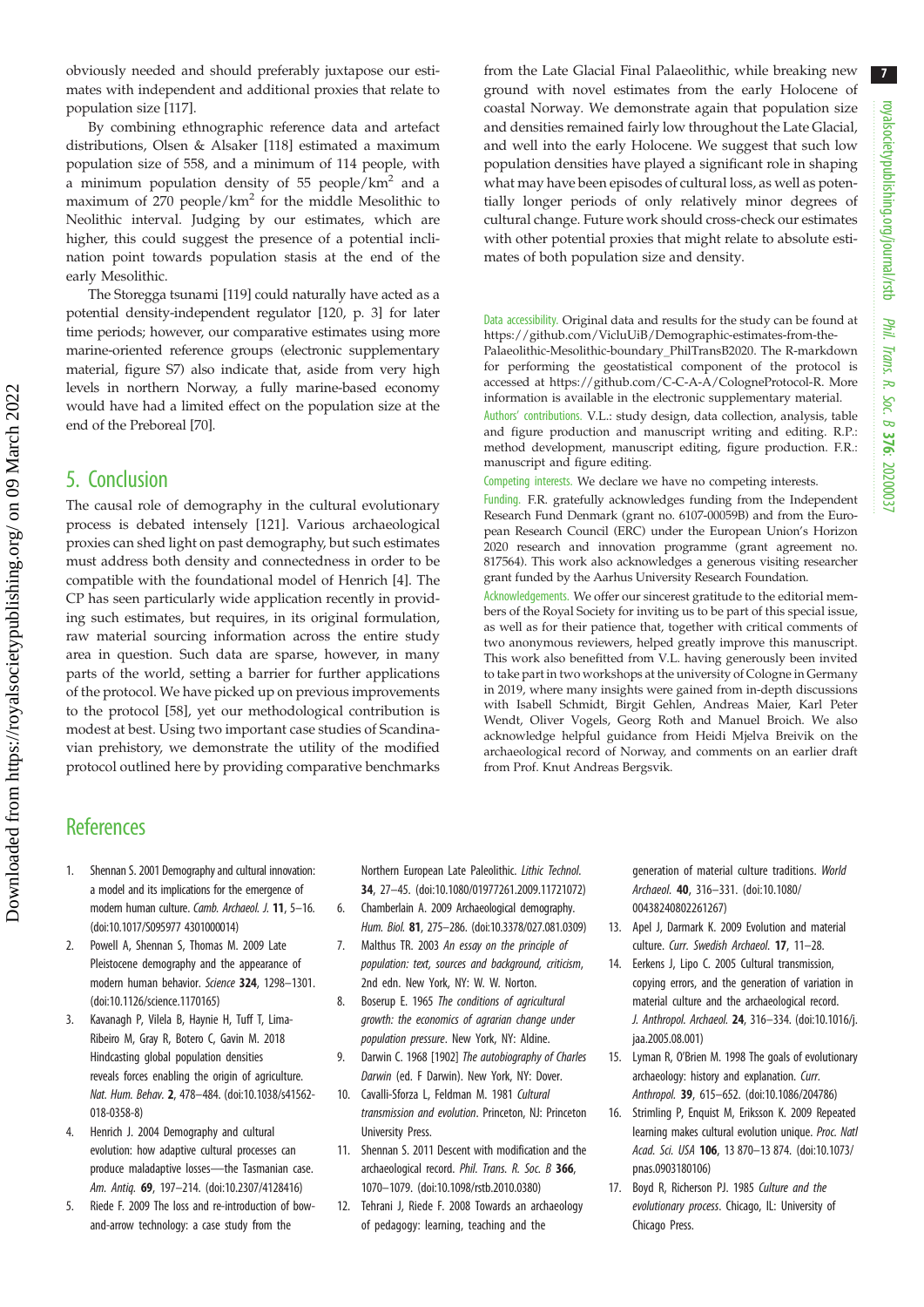8

- <span id="page-7-0"></span>18. Richerson P, Boyd R. 2005 The origin and evolution of cultures. Oxford, UK: Oxford University Press.
- 19. Mesoudi A, Thornton A. 2018 What is cumulative cultural evolution? Proc. R. Soc. B 285, 20180712. [\(doi:10.1098/rspb.2018.0712](http://dx.doi.org/10.1098/rspb.2018.0712))
- 20. Metcalf CJE, Pavard S. 2007 Why evolutionary biologists should be demographers. Trends Ecol. Evol. 22, 205–212. ([doi:10.1016/j.tree.2006.12.001\)](http://dx.doi.org/10.1016/j.tree.2006.12.001)
- 21. Codding B, Jones T. 2013 Environmental productivity predicts migration, demographic, and linguistic patterns in prehistoric California. Proc. Natl Acad. Sci. USA 110, 14 569–14 573. ([doi:10.1073/](http://dx.doi.org/10.1073/pnas.1302008110) [pnas.1302008110](http://dx.doi.org/10.1073/pnas.1302008110))
- 22. Tremayne A, Winterhalder B. 2017 Large mammal biomass predicts the changing distribution of hunter-gatherer settlements in mid-late Holocene Alaska. J. Anthropol. Archaeol. 45, 81–97. [\(doi:10.](http://dx.doi.org/10.1016/j.jaa.2016.11.006) [1016/j.jaa.2016.11.006\)](http://dx.doi.org/10.1016/j.jaa.2016.11.006)
- 23. Torrence R. 1989 Re-tooling: towards a behavioural theory of stone tools. In Time, energy and stone tools (ed. R Torrence), pp. 57–66. Cambridge, UK: Cambridge University Press.
- 24. Collard M, Kemery M, Banks S. 2005 Causes of toolkit variation among hunter-gatherers: a test of four competing hypotheses. J. Can. Archaeol. 29, 1–19.
- 25. Collard M, Buchanan B, O'Brien M, Scholnick J. 2013 Risk, mobility or population size? Drivers of technological richness among contact-period western North American hunter–gatherers. Phil. Trans. R. Soc. B 368, 20120412. [\(doi:10.1098/rstb.](http://dx.doi.org/10.1098/rstb.2012.0412) [2012.0412\)](http://dx.doi.org/10.1098/rstb.2012.0412)
- 26. Collard M, Buchanan B, O'Brien M. 2013 Population size as an explanation for patterns in the Paleolithic archaeological record. Curr. Anthropol. 54, S388–S396. [\(doi:10.1086/673881\)](http://dx.doi.org/10.1086/673881)
- 27. Buchanan B, O'Brien M, Collard M. 2015 Drivers of technological richness in prehistoric Texas: an archaeological test of the population size and environmental risk hypotheses. Archaeol. Anthropol. Sci. 8, 625–634. [\(doi:10.1007/s12520-](http://dx.doi.org/10.1007/s12520-015-0245-4) [015-0245-4\)](http://dx.doi.org/10.1007/s12520-015-0245-4)
- 28. Boyd R, Richerson PJ, Henrich J. 2013 The cultural evolution of technology: facts and theories. In Cultural evolution in society, technology, language and religion (eds PJ Richerson, M Christiansen), pp. 119–142. Strunmann forum reports 12. Cambridge, MA: The MIT Press.
- 29. Henrich J, Boyd R, Derex M, Kline M, Mesoudi A, Muthukrishna M, Powell A, Shennan S, Thomas M. 2016 Understanding cumulative cultural evolution. Proc. Natl Acad. Sci. USA 113, E6724–E6725. [\(doi:10.1073/pnas.1610005113](http://dx.doi.org/10.1073/pnas.1610005113))
- 30. Kline M, Boyd R. 2010 Population size predicts technological complexity in Oceania. Proc. R. Soc. B 277, 2559–2564. [\(doi:10.1098/rspb.2010.0452](http://dx.doi.org/10.1098/rspb.2010.0452))
- 31. Shennan S. 2015 Demography and cultural evolution. In Emerging trends in the social and behavioral sciences: an interdisciplinary, searchable, and linkable resource (eds RA Scott, SM Kosslyn), pp. 1–14. New York, NY: Sage Publications.
- 32. Richerson P, Boyd R, Bettinger R. 2009 Cultural innovations and demographic change. Hum. Biol. 81, 211–235. ([doi:10.3378/027.081.0306\)](http://dx.doi.org/10.3378/027.081.0306)
- 33. Ghirlanda S, Enquist M, Perc M. 2010 Sustainability of culture-driven population dynamics. Theor. Popul. Biol. 77, 181–188. [\(10.1016/j.tpb.2010.](http://dx.doi.org/10.1016/j.tpb.2010.01.004) [01.004](http://dx.doi.org/10.1016/j.tpb.2010.01.004))
- 34. Petersen EB, Meiklejohn C. 2007 Historical context of the term 'complexity'. Acta Archaeol. 78, 181–192. ([doi:10.1111/j.1600-0390.2007.00105.x](http://dx.doi.org/10.1111/j.1600-0390.2007.00105.x))
- 35. Welinder S. 1979 Prehistoric demography, Acta archaeologica Lundensia. Series tertia in 8° minore: LiberLäromedel/Gleerup: Habelt, Lund: Bonn.
- 36. Price TD. 1999 Human population in Europe during the Mesolithic. In Den Bogen spannen: Festschrift fur Bernhard Gramsch (eds E Cziesla, T Kersting, S Pratsch), pp. 185–195. Weissbach, Germany: Beier & Beran.
- 37. Riede F. 2009 Climate and demography in early prehistory: using calibrated  $14C$  dates as population proxies. Hum. Biol. 81, 309–337. ([doi:10.3378/027.](http://dx.doi.org/10.3378/027.081.0311) [081.0311](http://dx.doi.org/10.3378/027.081.0311))
- 38. Riede F et al. 2009 Tracking Mesolithic demography in time and space and its implications for explanations of culture change. In Chronology and evolution in the Mesolithic of N(W) Europe (eds P Crombé, M Van Strydonck, J Sergant), pp. 181–199. Newcastle, UK: Cambridge Scholars.
- 39. Apel J, Wallin P, Storå J, Possnert G. 2018 Early Holocene human population events on the island of Gotland in the Baltic Sea (9200–3800 cal. BP). Quat. Int. 465, 276–286. ([doi:10.1016/j.quaint.](http://dx.doi.org/10.1016/j.quaint.2017.03.044) [2017.03.044\)](http://dx.doi.org/10.1016/j.quaint.2017.03.044)
- 40. Tallavaara M, Luoto M, Korhonen N, Järvinen H, Seppä H. 2015 Human population dynamics in Europe over the Last Glacial Maximum. Proc. Natl Acad. Sci. USA 112, 8232–8237. ([doi:10.1073/pnas.](http://dx.doi.org/10.1073/pnas.1503784112) [1503784112\)](http://dx.doi.org/10.1073/pnas.1503784112)
- 41. Günther T et al. 2018 Population genomics of Mesolithic Scandinavia: investigating early postglacial migration routes and high-latitude adaptation. PLoS Biol. 16, e2003703. [\(doi:10.1371/](http://dx.doi.org/10.1371/journal.pbio.2003703) [journal.pbio.2003703](http://dx.doi.org/10.1371/journal.pbio.2003703))
- 42. Riede F, Pedersen JB. 2018 Late Glacial human dispersals in northern Europe and disequilibrium dynamics. Hum. Ecol. 46, 621–632. ([doi:10.1007/](http://dx.doi.org/10.1007/s10745-017-9964-8) [s10745-017-9964-8\)](http://dx.doi.org/10.1007/s10745-017-9964-8)
- 43. Riede F. 2014 Success and failure during the Late Glacial pioneer human re-colonisation of southern Scandinavia. In Latealacial and postglacial pioneers in Northern Europe, British archaeological reports (international series) 2599 (eds F Riede, M Tallavaara), pp. 33–52. Oxford, UK: Archaeopress.
- 44. Riede F. 2017 Splendid isolation: the eruption of the laacher See volcano and southern Scandinavian Late Glacial hunter-gatherers. Aarhus, Denmark: Aarhus University Press.
- 45. Morin E. 2008 Evidence for declines in human population densities during the early Upper Paleolithic in western Europe. Proc. Natl Acad. Sci. USA 105, 48–53. [\(doi:10.1073/pnas.0709372104](http://dx.doi.org/10.1073/pnas.0709372104))
- 46. Kretschmer I, 2015. Demographische Untersuchungen zu Bevölkerungsdichten, Mobilität und Landnutzungsmustern im späten Jungpaläolithikum, Kölner Studien zur

prähistorischen Archäologie. VML Verlag Marie Leidorf GmbH, Rahden/Westf.

- 47. Lundström V, Riede F. 2019 A spatially explicit model of Final Palaeolithic population densities for southern Scandinavia in the period between 14 000 and 12 700 cal BP. J. Archaeol. Sci. Rep. 26, 101886. ([doi:10.1016/j.jasrep.2019.101886](http://dx.doi.org/10.1016/j.jasrep.2019.101886))
- 48. Maier A. 2017 Population and settlement dynamics from the Gravettian to the Magdalenian. Mitteilungen Der Gesellschaft Für Urgeschichte 26, 83–101.
- 49. Lyman RL. 1987 Zooarchaeology and taphonomy: a general consideration. J. Ethnobiol. 7, 93–117.
- 50. Bjerck HB. 2008 Norwegian Mesolithic trends: a review. In Mesolithic Europe (eds G Bailey, P Spikins), pp. 60–106. Cambridge, UK: Cambridge University Press.
- 51. Bocquet-Appel J, Demars P, Noiret L, Dobrowsky D. 2005 Estimates of Upper Palaeolithic metapopulation size in Europe from archaeological data. J. Archaeol. Sci. 32, 1656-1668. ([doi:10.1016/j.jas.](http://dx.doi.org/10.1016/j.jas.2005.05.006) [2005.05.006](http://dx.doi.org/10.1016/j.jas.2005.05.006))
- 52. Maier A, Zimmermann A. 2017 Populations headed south? The Gravettian from a palaeodemographic point of view. Antiquity 91, 573–588. [\(doi:10.](http://dx.doi.org/10.15184/aqy.2017.37) [15184/aqy.2017.37](http://dx.doi.org/10.15184/aqy.2017.37))
- 53. Schmidt I, Zimmermann A. 2019 Population dynamics and socio-spatial organization of the Aurignacian: scalable quantitative demographic data for western and central Europe. PLoS ONE 14, e0211562. ([doi:10.1371/journal.pone.](http://dx.doi.org/10.1371/journal.pone.0211562) [0211562](http://dx.doi.org/10.1371/journal.pone.0211562))
- 54. Zimmermann A, Hilpert J, Wendt KP. 2009 Estimations of population density for selected periods between the Neolithic and AD 1800. Hum. Biol. 81, 357–380. ([doi:10.3378/027.](http://dx.doi.org/10.3378/027.081.0313) [081.0313](http://dx.doi.org/10.3378/027.081.0313))
- 55. Binford LR. 2001 Constructing frames of reference: an analytical method for archaeological theory building using hunter-gatherer and environmental data sets. Berkeley, CA: University of California Press.
- 56. Schmidt I et al. 2021 Approaching prehistoric demography: proxies, scales and scope of the Cologne Protocol in European contexts. Phil. Trans. Roc. Soc. B 376, 20190714. [\(doi:10.1098/rstb.2019.](http://dx.doi.org/10.1098/rstb.2019.0714) [0714](http://dx.doi.org/10.1098/rstb.2019.0714))
- 57. Högberg A, Olausson D. 2007 Scandinavian flintan archaeological perspective. Aarhus, Denmark: Aarhus University Press.
- 58. Kretschmer I, Maier A, Schmidt I, 2016. Probleme und mögliche Lösungen bei der Schätzung von Bevölkerungsdichten im Paläolithikum. In Alles was zählt (eds TK Kerig, G Nowak). Festschrift für Andreas Zimmermann.
- 59. Riede F. 2014 The resettlement of Northern Europe. In The Oxford handbook of the archaeology and anthropology of hunter-gatherers (eds V Cummings, P Jordan, M Zvelebil), pp. 556–581. Oxford, UK: Oxford University Press.
- 60. Breivik HM. 2016 Dynamic relations between humans and environment in the earliest settlement phase of Norway (9500–8000 cal BC), Doctoral theses at NTNU, NTNU, Trondheim, Norway.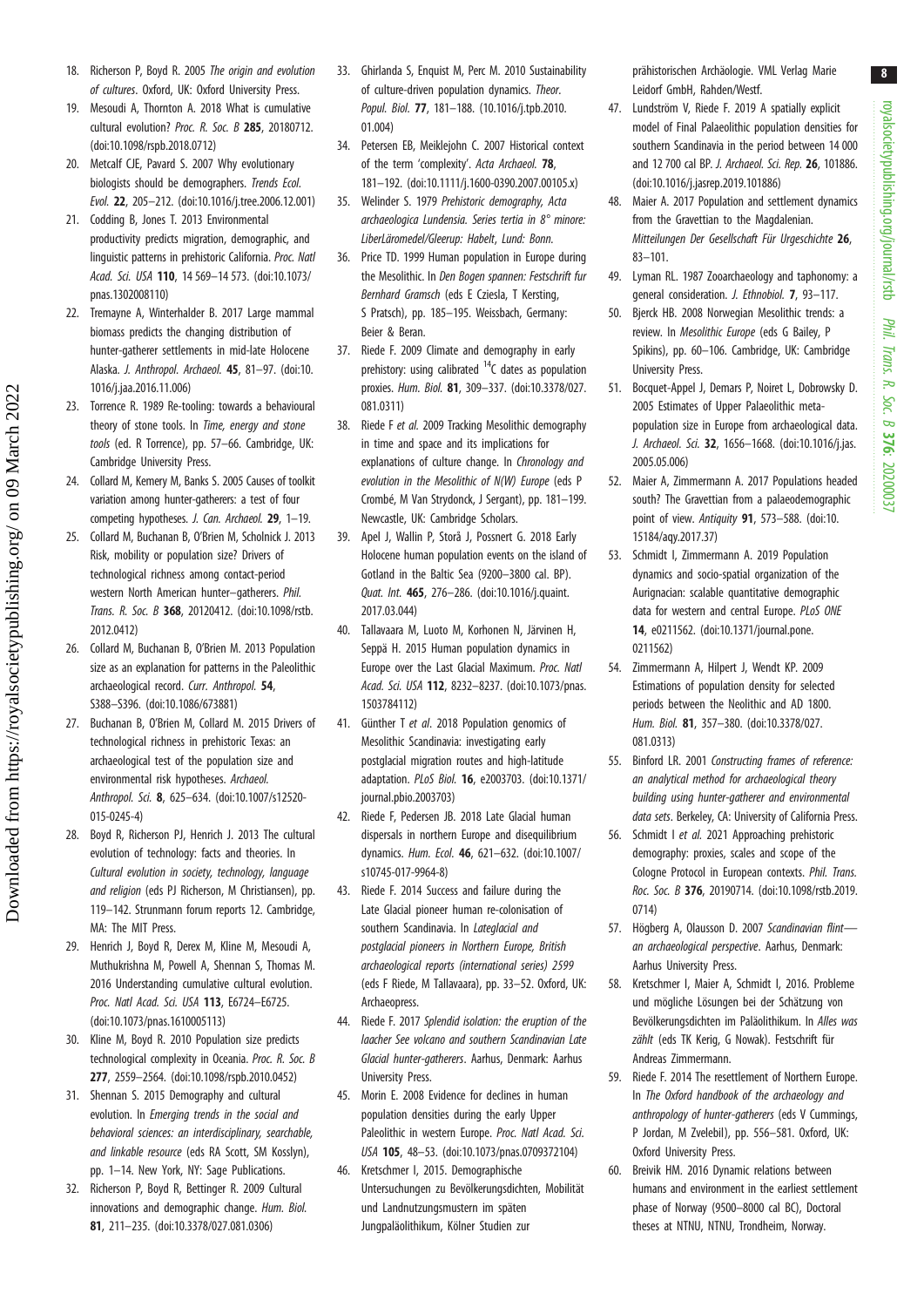- <span id="page-8-0"></span>61. Ivanovaitė L, Serwatka K, Hoggard C, Sauer F, Riede F. 2019 All these fantastic cultures? Research history and regionalization in the Late Palaeolithic tanged point cultures of Eastern Europe. Eur. J. Archaeol. 23, 162–185. ([doi:10.1017/eaa.2019.59\)](http://dx.doi.org/10.1017/eaa.2019.59)
- 62. R Core Team 2020 R: a Language and environment for statistical computing. Vienna, Austria: R Foundation for Statistical Computing.
- 63. Lundström V, Peters R, Riede F. 2021 Demographic estimates from the Palaeolithic–Mesolithic boundary in Scandinavia: comparative benchmarks and novel insights. Phil. Trans. R. Soc. B 376, 20200037. [\(doi:10.1098/rstb.2020.0037](http://dx.doi.org/10.1098/rstb.2020.0037))
- 64. Preparata F, Shamos M. 1985 Computational geometry. New York, NY: Springer.
- 65. Burt W. 1943 Territoriality and home range concepts as applied to mammals. J. Mammal. 24, 346. [\(doi:10.2307/1374834\)](http://dx.doi.org/10.2307/1374834)
- 66. Grove M, Pearce E, Dunbar R. 2012 Fission-fusion and the evolution of hominin social systems. J. Hum. Evol. 62, 191-200. ([doi:10.1016/j.jhevol.](http://dx.doi.org/10.1016/j.jhevol.2011.10.012) [2011.10.012\)](http://dx.doi.org/10.1016/j.jhevol.2011.10.012)
- 67. Crema E. 2014 A simulation model of fission–fusion dynamics and long-term settlement change. J. Archaeol. Method Theory 21, 385-404. [\(doi:10.](http://dx.doi.org/10.1007/s10816-013-9185-4) [1007/s10816-013-9185-4\)](http://dx.doi.org/10.1007/s10816-013-9185-4)
- 68. Fuglestvedt I. 2012 The pioneer condition on the Scandinavian Peninsula: the last frontier of a 'Palaeolithic Way' in Europe. Norwegian Archaeol. Rev. 45, 1–29. [\(doi:10.1080/00293652.2012.669998](http://dx.doi.org/10.1080/00293652.2012.669998))
- 69. Berg-Hansen IM. 2017 Continuity and change in Late Glacial and Postglacial social networks; knowledge transmission and blade production methods in Ahrensburgian and Early Mesolithic North West Europe. In The technology of early settlement in Northern Europe transmission of knowledge and culture, vol. 2. (Sheffield 2017) (eds K Knutsson, H Knutsson, J Apel, H Glørstad), pp. 63–98. Sheffield, UK: Equinox Publishing.
- 70. Boethius A, Ahlström T. 2018 Fish and resilience among Early Holocene foragers of southern Scandinavia: a fusion of stable isotopes and zooarchaeology through Bayesian mixing modelling. J. Archaeol. Sci. 93, 196–210. [\(doi:10.1016/j.jas.2018.02.018](http://dx.doi.org/10.1016/j.jas.2018.02.018))
- 71. Surovell T, Brantingham P. 2007 A note on the use of temporal frequency distributions in studies of prehistoric demography. J. Archaeol. Sci. 34, 1868–1877. [\(doi:10.1016/j.jas.2007.01.003](http://dx.doi.org/10.1016/j.jas.2007.01.003))
- 72. Surovell T, Byrd Finley J, Smith G, Brantingham P, Kelly R. 2009 Correcting temporal frequency distributions for taphonomic bias. J. Archaeol. Sci. 36, 1715–1724. ([doi:10.1016/j.jas.2009.03.029](http://dx.doi.org/10.1016/j.jas.2009.03.029))
- 73. Ames KM. 2002 Going by boat: the forager-collector continuum at sea. In Beyond foraging and collecting: evolutionary change in hunter-gatherer settlement systems (eds Fitzhugh Ben, Habu Junko), pp. 19–52. New York, NY: Kluwer Academic/Plenum.
- 74. Breivik H. 2014 Palaeo-oceanographic development and human adaptive strategies in the Pleistocene– Holocene transition: a study from the Norwegian coast. Holocene 24, 1478–1490. [\(doi:10.1177/](http://dx.doi.org/10.1177/0959683614544061) [0959683614544061](http://dx.doi.org/10.1177/0959683614544061))
- 75. Gamble C, Davies W, Pettitt P, Hazelwood L, Richards M. 2006 The Late Glacial ancestry of Europeans: combining genetic and archaeological evidence. Documenta Praehistorica 13, 1-10. [\(doi:](http://dx.doi.org/10.4312/dp.33.1) [10.4312/dp.33.1\)](http://dx.doi.org/10.4312/dp.33.1)
- 76. Maier A. 2015 The central European Magdalenian: regional diversity and internal variability, vertebrate paleobiology and paleoanthropology series. Dordrecht, The Netherlands: Springer.
- 77. Donahue RE, Fischer A. 2015 A Late Glacial family at Trollesgave, Denmark. J. Archaeol. Sci. 54, 313–324. [\(doi:10.1016/j.jas.2014.12.018\)](http://dx.doi.org/10.1016/j.jas.2014.12.018)
- 78. Björck S. 1995 A review of the history of the Baltic Sea, 13.0-8.0 ka BP. Quat. Int. 27, 19–40. [\(doi:10.](http://dx.doi.org/10.1016/1040-6182(94)00057-C) [1016/1040-6182\(94\)00057-C\)](http://dx.doi.org/10.1016/1040-6182(94)00057-C)
- 79. Brooks AJ, Bradley SL, Edwards RJ, Goodwyn N. 2011 The palaeogeography of Northwest Europe during the last 20,000 years. J. Maps 7, 573–587. [\(doi:10.4113/jom.2011.1160\)](http://dx.doi.org/10.4113/jom.2011.1160)
- 80. Cohen KM, Westley K, Erkens G, Hijma MP, Weerts HJT. 2017 The North Sea. In: Submerged landscapes of the European Continental Shelf (eds NC Flemming, J Harff, D Moura, A Burgess, GN Bailey), pp. 147–186. Oxford, UK: John Wiley & Sons, Ltd.
- 81. Edwards RJ, Brooks AJ. 2008 The island of Ireland: drowning the myth of an Irish land-bridge? In: Mind the gap: postglacial colonisation of Ireland. Special Supplement to The Irish Naturalists journal (eds JJ Davenport, DP Sleeman, PC Woodman), pp. 19–34. Totnes, UK: NHBS.
- 82. Harff J et al. 2017 Sea level and climate. In Submerged landscapes of the European Continental Shelf (eds NC Flemming, J Harff, D Moura, A Burgess, GN Bailey), pp. 11–49. Oxford, UK: John Wiley & Sons, Ltd.
- 83. Lericolais G. 2017 Late Pleistocene environmental factors defining the Black Sea, and submerged landscapes on the Western Continental Shelf. In Submerged landscapes of the European Continental Shelf (eds NC Flemming, J Harff, D Moura, A Burgess, GN Bailey), pp. 479–495. Oxford, UK: John Wiley & Sons, Ltd.
- 84. Moscon G, Corregiari A, Stefani C, Fontana A, Remia A. 2015 Very-high resolution analysis of a transgessive deposit in the Northern Adriactic sea (Italy). Alpine Med. Quat. 28, 121–129.
- 85. Påsse T, Andersson L. 2005 Shore-level displacement in Fennoscandia calculated from empirical data. GFF 127, 253–268. [\(doi:10.1080/](http://dx.doi.org/10.1080/11035890501274253) [11035890501274253](http://dx.doi.org/10.1080/11035890501274253))
- 86. Seguinot J, Ivy-Ochs S, Jouvet G, Huss M, Funk M, Preusser F. 2018 Modelling last glacial cycle ice dynamics in the Alps. The Cryosphere 12, 3265–3285. [\(doi:10.5194/tc-12-](http://dx.doi.org/10.5194/tc-12-3265-2018) [3265-2018](http://dx.doi.org/10.5194/tc-12-3265-2018))
- 87. Stroeven AP et al. 2016 Deglaciation of Fennoscandia. Quat. Sci. Rev. 147, 91–121. [\(doi:10.](http://dx.doi.org/10.1016/j.quascirev.2015.09.016) [1016/j.quascirev.2015.09.016\)](http://dx.doi.org/10.1016/j.quascirev.2015.09.016)
- 88. Subetto D, Zobkov M, Potakhin M, Tarasov A. 2017 Paleoreconstructions of Lake Onego. Development in the Late Pleistocene and Holocene. See [https://](https://www.arcgis.com/apps/MapJournal/index.html?appid=47d76ba2004e463d96eba1d8a1825fe1)

[www.arcgis.com/apps/MapJournal/index.html?](https://www.arcgis.com/apps/MapJournal/index.html?appid=47d76ba2004e463d96eba1d8a1825fe1) [appid=47d76ba2004e463d96eba1d8a1825fe1](https://www.arcgis.com/apps/MapJournal/index.html?appid=47d76ba2004e463d96eba1d8a1825fe1).

- 89. Weaver AJ. 2003 Meltwater Pulse 1A from Antarctica as a trigger of the Bølling-Allerød Warm Interval. Science 299, 1709–1713. ([doi:10.1126/](https://doi.org/10.1126/science.1081002) [science.1081002](https://doi.org/10.1126/science.1081002))
- 90. Patton H et al. 2017 Deglaciation of the Eurasian ice sheet complex. *Quat. Sci. Rev.* **169**, 148-172. ([doi:10.1016/j.quascirev.2017.05.019\)](http://dx.doi.org/10.1016/j.quascirev.2017.05.019)
- 91. Pasanen A, Lunkka JP, Putkinen N. 2010 Reconstruction of the White Sea Basin during the late Younger Dryas. Boreas 39, 273-285. ([doi:10.](http://dx.doi.org/10.1111/j.1502-3885.2009.00128.x) [1111/j.1502-3885.2009.00128.x\)](http://dx.doi.org/10.1111/j.1502-3885.2009.00128.x)
- 92. Larsson L. 1996 The colonization of southern Sweden during the deglaciation of Scandinavia and its relationship with neighbouring areas. Acta Archaeologica Lundensia Series in 8°, 24 (Stockholm 1996) 141–155.
- 93. Mortensen M, Henriksen P, Bennike O. 2014 Living on the good soil: relationships between soils, vegetation and human settlement during the late Allerød period in Denmark. Veg. Hist. Archaeobot. 23, 195–205. [\(doi:10.1007/s00334-](http://dx.doi.org/10.1007/s00334-014-0433-7) [014-0433-7\)](http://dx.doi.org/10.1007/s00334-014-0433-7)
- 94. Surovell T. 2000 Early Paleoindian women, children, mobility, and fertility. Am. Antia. **65**, 493-508. ([doi:10.2307/2694532](http://dx.doi.org/10.2307/2694532))
- 95. White A. 2017 A model-based analysis of the minimum size of demographically-viable huntergatherer populations. J. Artif. Soc. Soc. Simul. 20. ([doi:10.18564/jasss.3393\)](http://dx.doi.org/10.18564/jasss.3393)[AQ4]
- 96. Boone JL. 2002 Subsistence strategies and early human population history: an evolutionary ecological perspective. World Archaeol. 34, 6–25. ([doi:10.1080/00438240220134232\)](http://dx.doi.org/10.1080/00438240220134232)
- 97. Laughlin CD, Brady IA. 1978 Extinction and survival in human populations. New York, NY: Columbia University Press.
- 98. Mandryk CAS. 1993 Hunter-gatherer social costs and the nonviability of submarginal environments. J. Anthropol. Res. 49, 39–71. ([doi:10.1086/jar.49.1.](http://dx.doi.org/10.1086/jar.49.1.3630629) [3630629](http://dx.doi.org/10.1086/jar.49.1.3630629))
- 99. Minc LD, Smith KP. 1989 The spirit of survival. In Bad year economics: cultural responses to risk and uncertainty (eds P Halstead, J O'Shea), pp. 8–39. Cambridge, UK: Cambridge University Press.
- 100. Paine RR. 1997 Integrating archaeological demography: multidisciplinary approaches to prehistoric population. Carbondale, IL: Center for Archaeological Investigations, Southern Illinois University at Carbondale.
- 101. Fagan W, Holmes E. 2005 Quantifying the extinction vortex. Ecol. Lett. 9, 51–60. [\(doi:10.1111/j.1461-](http://dx.doi.org/10.1111/j.1461-0248.2005.00845.x) [0248.2005.00845.x\)](http://dx.doi.org/10.1111/j.1461-0248.2005.00845.x)
- 102. Premo L, Kuhn S. 2010 Modeling effects of local extinctions on culture change and diversity in the Paleolithic. PLoS ONE 5, e15582. ([doi:10.1371/](http://dx.doi.org/10.1371/journal.pone.0015582) [journal.pone.0015582\)](http://dx.doi.org/10.1371/journal.pone.0015582)
- 103. Riede F, Edinborough K. 2012 Bayesian radiocarbon models for the cultural transition during the Allerød in southern Scandinavia. J. Archaeol. Sci. 39, 744–756. [\(doi:10.1016/j.jas.2011.11.008](http://dx.doi.org/10.1016/j.jas.2011.11.008))